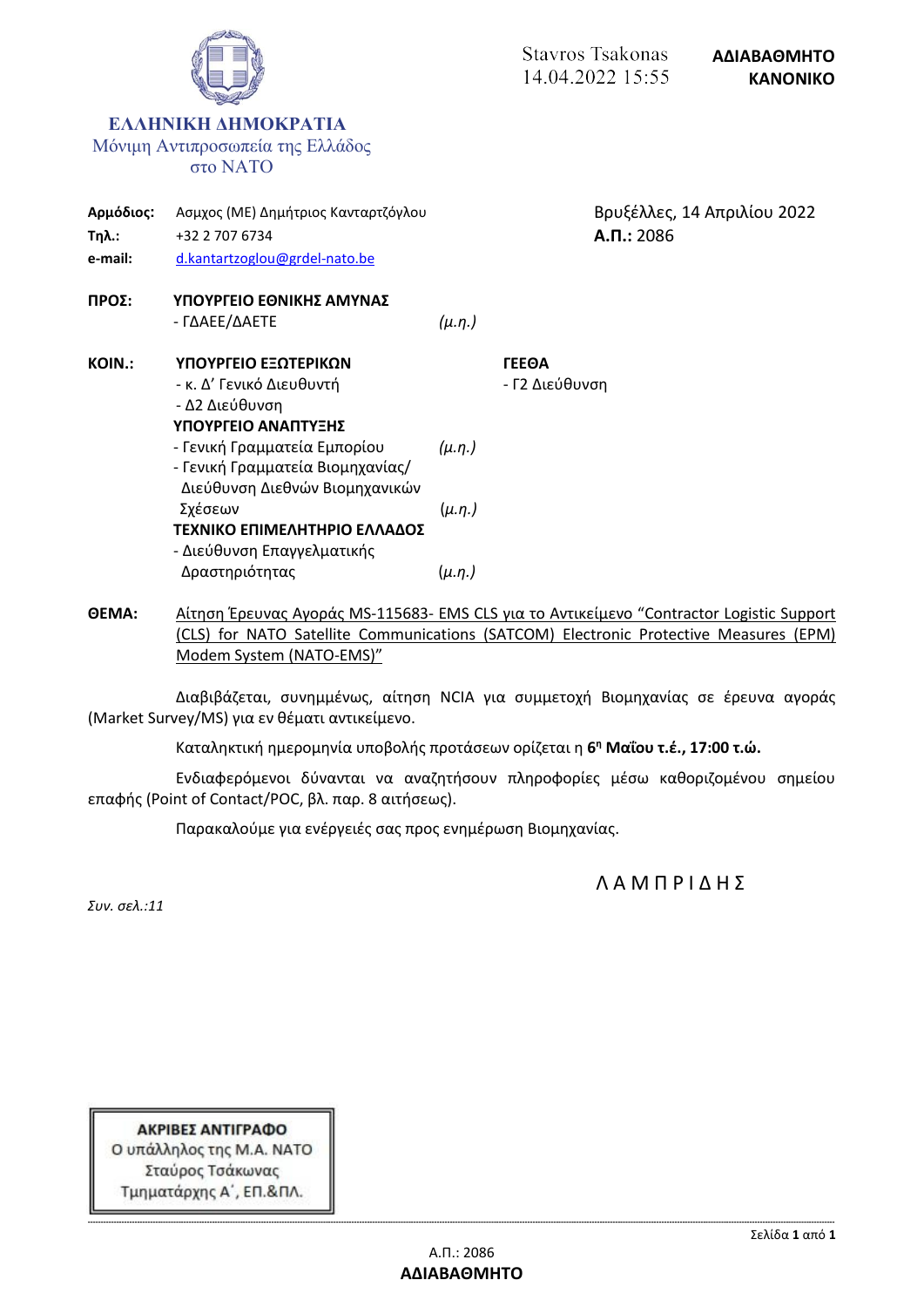

NCIA/ACQ/2022/6714 6 April 2022

# Market Survey - Request for Information

Project "Contractor Logistic Support (CLS) for NATO Satellite Communications (SATCOM) Electronic Protective Measures (EPM) Modem System (NATO-EMS)"

NCI Agency Reference: MS-CO-115683-EMS CLS

NCI Agency is seeking information from Nations and their Industry regarding the availability of providers that are able to meet NATO's requirements related to specific Contractor Logistics Support (CLS) services.

## NCI Agency Points of Contact Principal Contracting Officer (PCO) Mrs. Tiziana Pezzi Action Officer: Estefania Nunez

E-mail: estefania.nunez@ncia.nato.int

To: Distribution List (Annex A)

Subject: NCI Agency Market Survey Request for Information MS-CO-115683-EMS CLS

1. NCI Agency requests the assistance of the Nations and their Industry to identify providers that are able to meet NATO's requirements related to Contractor Logistics Support (CLS) services for NATO Satellite Communications (SATCOM) Electronic Protective Measures (EPM) Modem System (NATO-EMS). This Market Survey is being issued to identify possible service suppliers and to identify any limitations or conditions that may need to be met before potential suppliers are able to submit bids for services in this area.



NATO Communications<br>and Information Agency Agence OTAN d'information et de communication Avenue du Bourget 140 1140 Brussels, Belgium www.ncia.nato.int

N A T O U N C L A S S I F I E D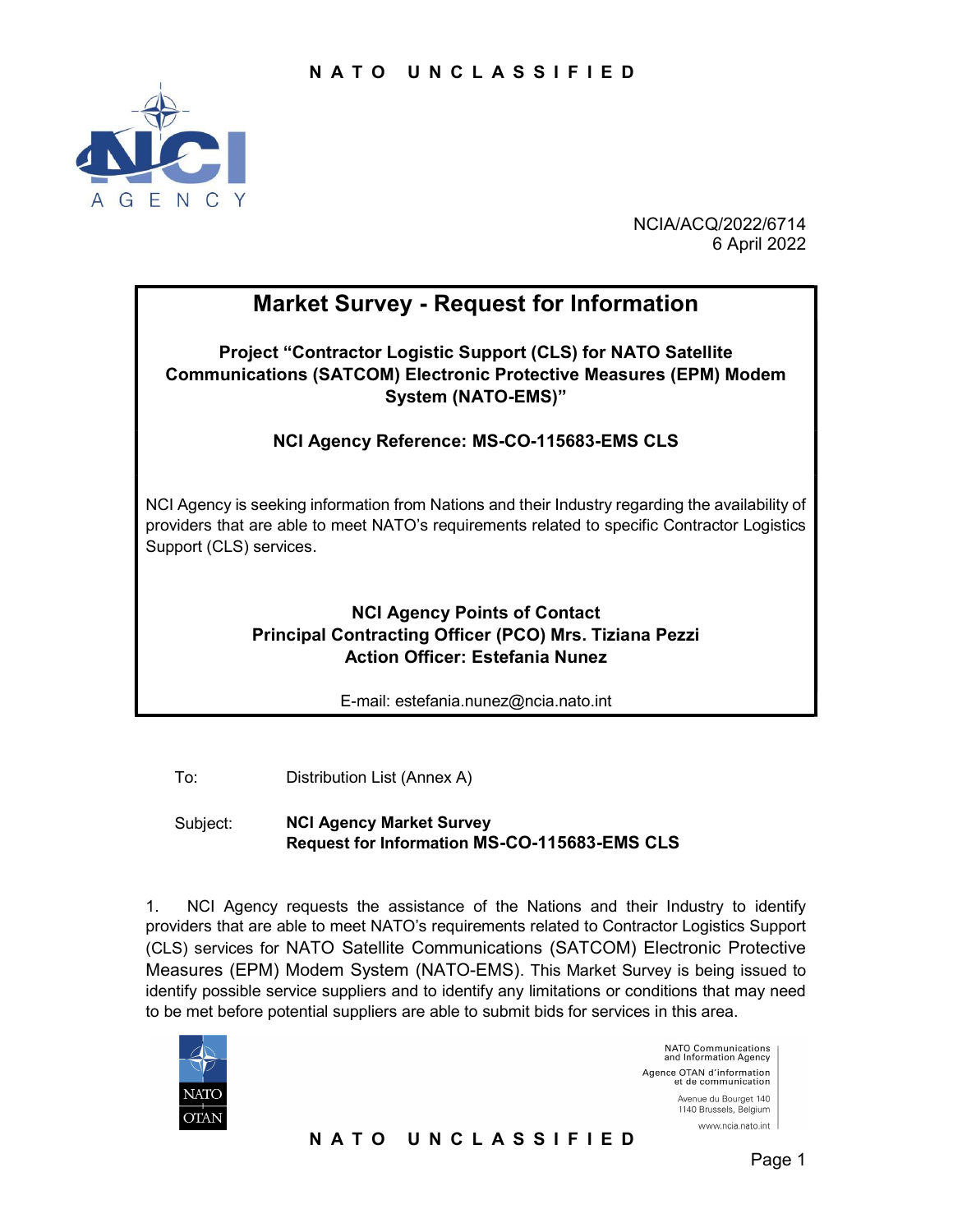### N A T O U N C L A S S I F I E D

#### NCIA/ACQ/2022/6714

2. A summary of the requirements is set forth in the Annex B attached hereto. Respondents are requested to reply via the questionnaire at Annex C. Other supporting information and documentation (technical data sheets, marketing brochures, catalogue price lists, descriptions of existing installations, etc.) are also desired.

3. The NCI Agency reference for this Market Survey Request is MS-CO-115683-EMS CLS, and all correspondence and submissions concerning this matter should reference this number.

4. In addition to the firms noted in Annex D of this letter (who are current holders of Basic Ordering Agreements (BOA) with the NCI Agency), the NCI Agency requests the broadest possible dissemination by Nations of this Market Survey Request to their qualified and interested industrial base.

5. Responses may be issued to the NCI Agency directly from Nations or from their Industry (to the staff indicated at Paragraph 8 of this Market Survey Request). Respondents are invited to carefully review the requirements in Annex B.

6. Responses shall in all cases include the name of the firm, telephone number, e-mail address, designated Point of Contact, and a NATO UNCLASSIFIED description of the capability available and its functionalities. This shall include any restrictions (e.g. export controls) for direct procurement of the various capabilities by the NCI Agency. Non-binding product pricing information is also requested as called out in Annex C.

7. Responses are due back to the NCI Agency no later than 17:00 Brussels time 06 May 2022.

8. Please send all responses either via post or email to the following NCI Agency Action Officer:

| To Attention of: | Mrs. Estefania Nunez                                                                                                     |
|------------------|--------------------------------------------------------------------------------------------------------------------------|
| Postal address:  | <b>NCI Agency</b><br><b>Acquisition Directorate</b><br><b>Boulevard Leopold III</b><br>B-1110 Brussels<br><b>Belgium</b> |
| E-mail:          | Estefania.Nunez@ncia.nato.int                                                                                            |

9. Product demonstrations or face-to-face briefings/meetings with industry are not foreseen during this initial stage. Respondents are requested to await further instructions after their



### N A T O U N C L A S S I F I E D

Page 2

NATO Communications<br>and Information Agency Agence OTAN d'information<br>et de communication Avenue du Bourget 140 www.ncia.nato.int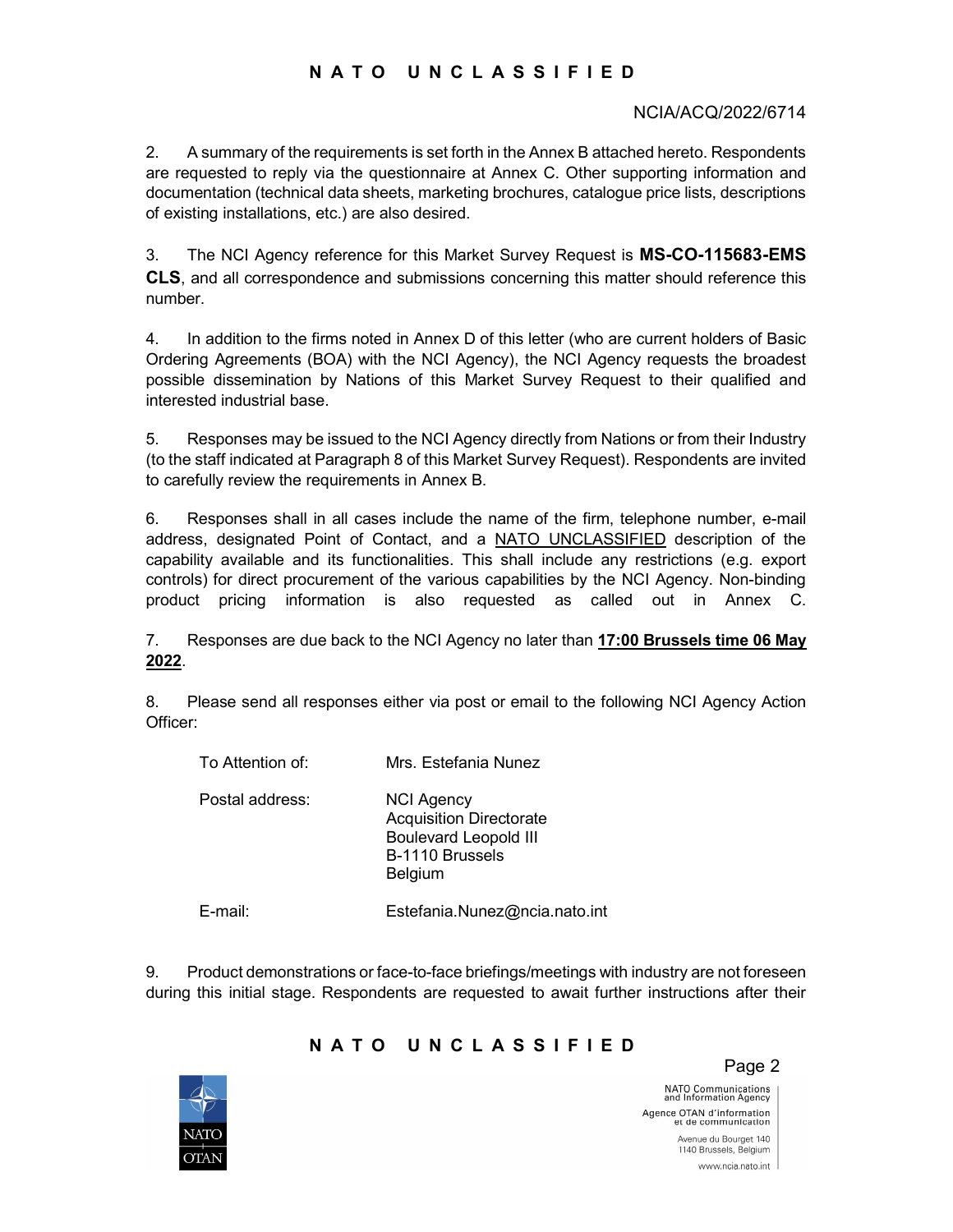### N A T O U N C L A S S I F I E D

#### NCIA/ACQ/2022/6714

submissions and are requested not to contact directly any NCI Agency staff other than the POC identified above in Paragraph 8.

10. Any response to this request shall be provided on a voluntary basis. Negative responses shall not prejudice or cause the exclusion of companies from any future procurement that may arise from this Market Survey. Responses to this request, and any information provided within the context of this survey, including but not limited to pricing, quantities, capabilities, functionalities and requirements will be considered as information only and will not be construed as binding on NATO for any future acquisition.

11. The NCI Agency is not liable for any expenses incurred by firms in conjunction with their responses to this Market Survey and this Survey shall not be regarded as a commitment of any kind concerning future procurement of the items described.

12. Your assistance in this Market Survey request is greatly appreciated.

FOR THE CHIEF OF ACQUISITION:



Mrs. Tiziana Pezzi Principal Contracting Officer

Enclosures: Annex A (Distribution List) Annex B (Market Survey Request - Summary of Requirements) Annex C (Market Survey Request - Questionnaire)

#### N A T O U N C L A S S I F I E D

Page 3

NATO Communications<br>and Information Agency Agence OTAN d'information<br>et de communication

> Avenue du Bourget 140 1140 Brussels, Belgium www.ncia.nato.int

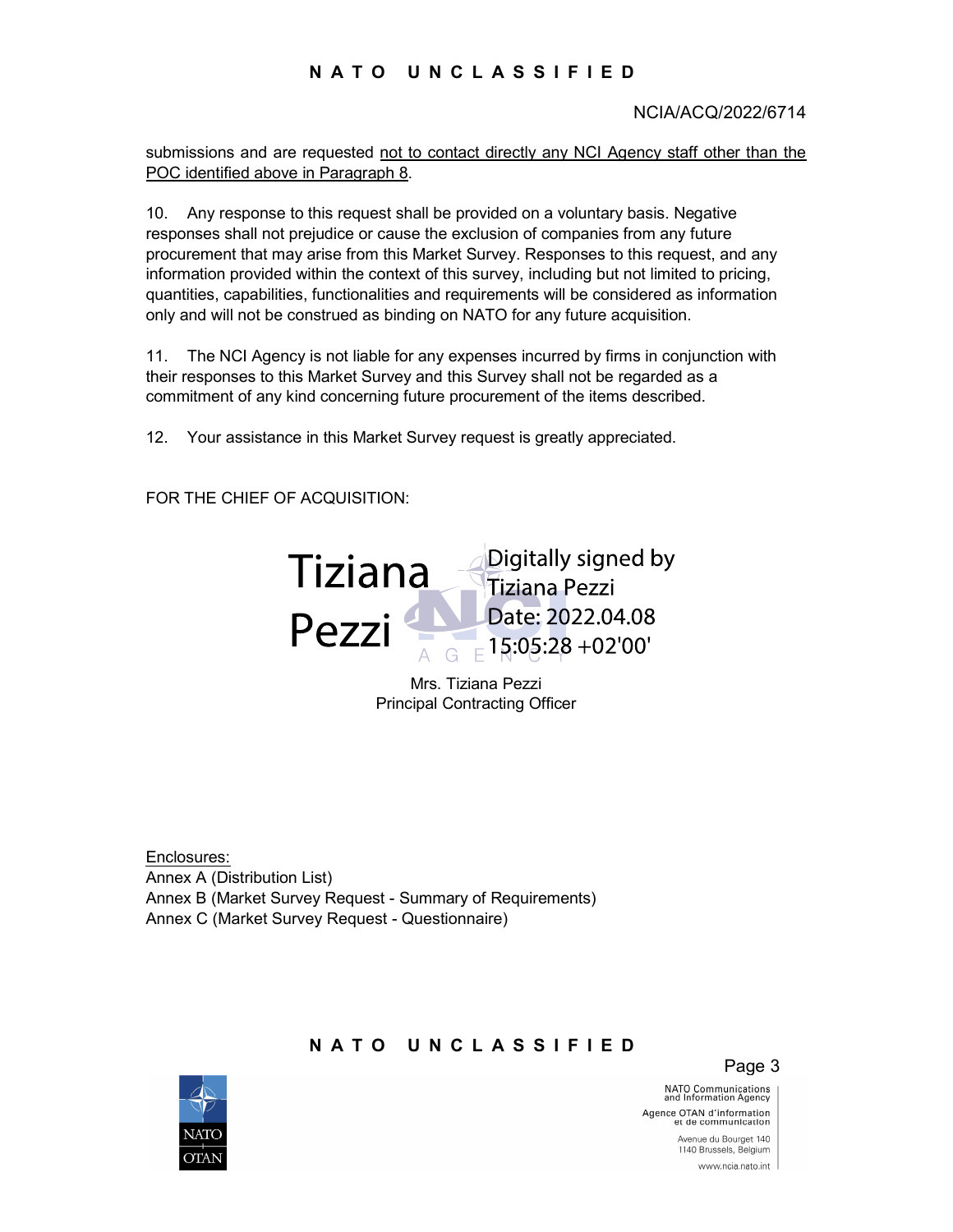## ANNEX A Distribution List for Market Survey Request for Information MS-CO-115683-EMS CLS

Potential Industrial Suppliers (NCI Agency BOA Holders) 1

## **NATO Delegations** (Attn: Investment Adviser):

| Albania                                           | 1 |
|---------------------------------------------------|---|
| Belgium                                           |   |
| <b>Bulgaria</b>                                   | 1 |
| Canada                                            | 1 |
| Croatia                                           | 1 |
| <b>Czech Republic</b>                             |   |
| <b>Denmark</b>                                    | 1 |
| Estonia                                           | 1 |
| France                                            | 1 |
| Germany                                           | 1 |
| Greece                                            | 1 |
| Hungary                                           | 1 |
| Iceland                                           | 1 |
| Italy                                             | 1 |
| Latvia                                            | 1 |
| Lithuania                                         | 1 |
| Luxembourg                                        | 1 |
| Montenegro                                        | 1 |
| Netherlands                                       | 1 |
| Norway                                            | 1 |
| North Macedonia                                   | 1 |
| Poland                                            | 1 |
| Portugal                                          | 1 |
| Romania                                           | 1 |
| Slovakia                                          | 1 |
| Slovenia                                          | 1 |
| Spain                                             | 1 |
| Turkey                                            | 1 |
| The United Kingdom                                | 1 |
| The United States of America                      | 1 |
|                                                   |   |
| <b>Belgian Ministry of Economic Affairs</b>       | 1 |
|                                                   |   |
| Embassies in Brussels (Attn: Commercial Attaché): |   |
| Albania                                           | 1 |
| Belgium                                           | 1 |
| <b>Bulgaria</b>                                   | 1 |
| Canada                                            | 1 |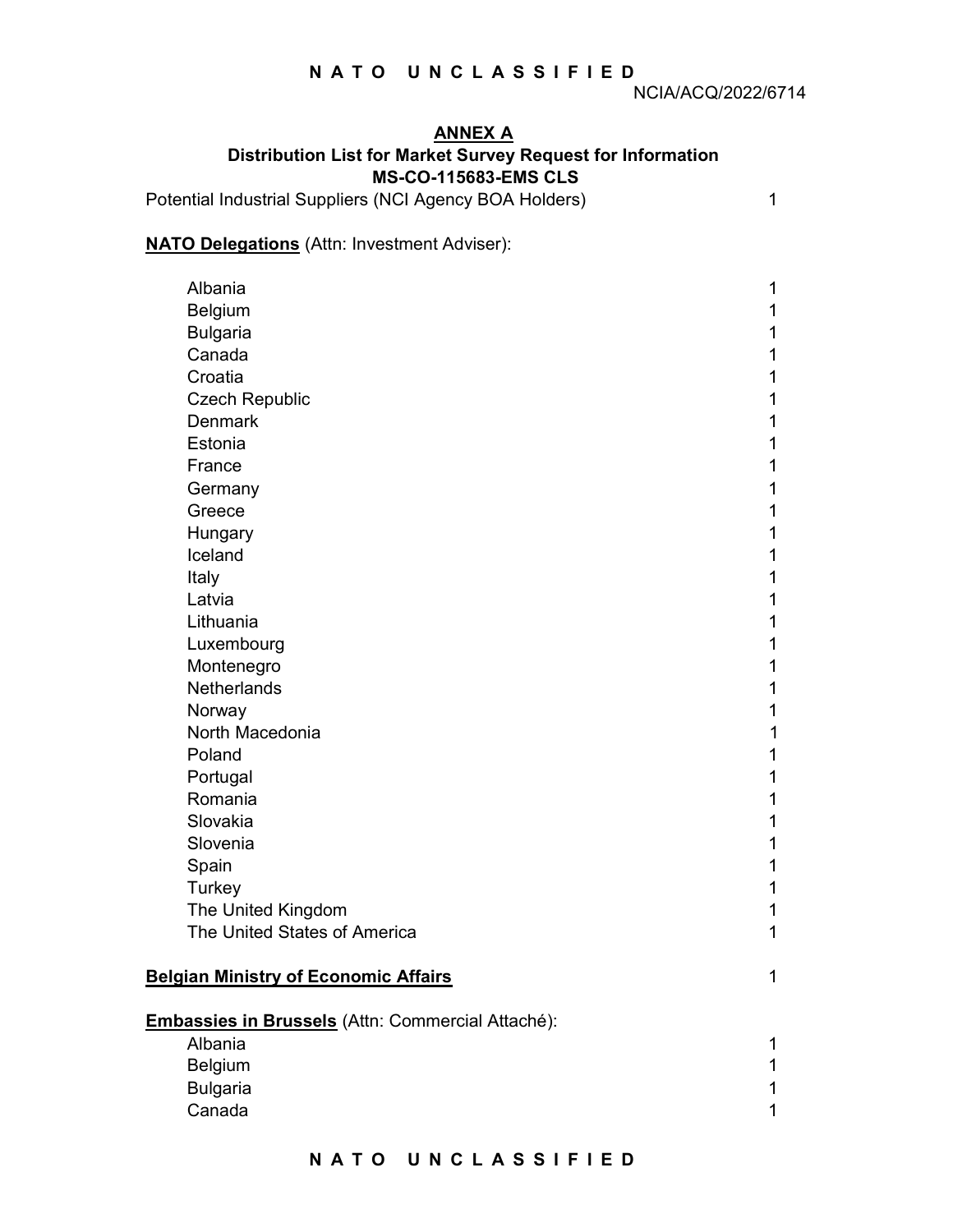| Croatia                      |  |
|------------------------------|--|
| <b>Czech Republic</b>        |  |
| <b>Denmark</b>               |  |
| Estonia                      |  |
| France                       |  |
| Germany                      |  |
| Greece                       |  |
| Hungary                      |  |
| Iceland                      |  |
| Italy                        |  |
| Latvia                       |  |
| Lithuania                    |  |
| Luxembourg                   |  |
| Montenegro                   |  |
| <b>Netherlands</b>           |  |
| North Macedonia              |  |
| Norway                       |  |
| Poland                       |  |
| Portugal                     |  |
| Romania                      |  |
| Slovakia                     |  |
| Slovenia                     |  |
| Spain                        |  |
| Turkey                       |  |
| The United Kingdom           |  |
| The United States of America |  |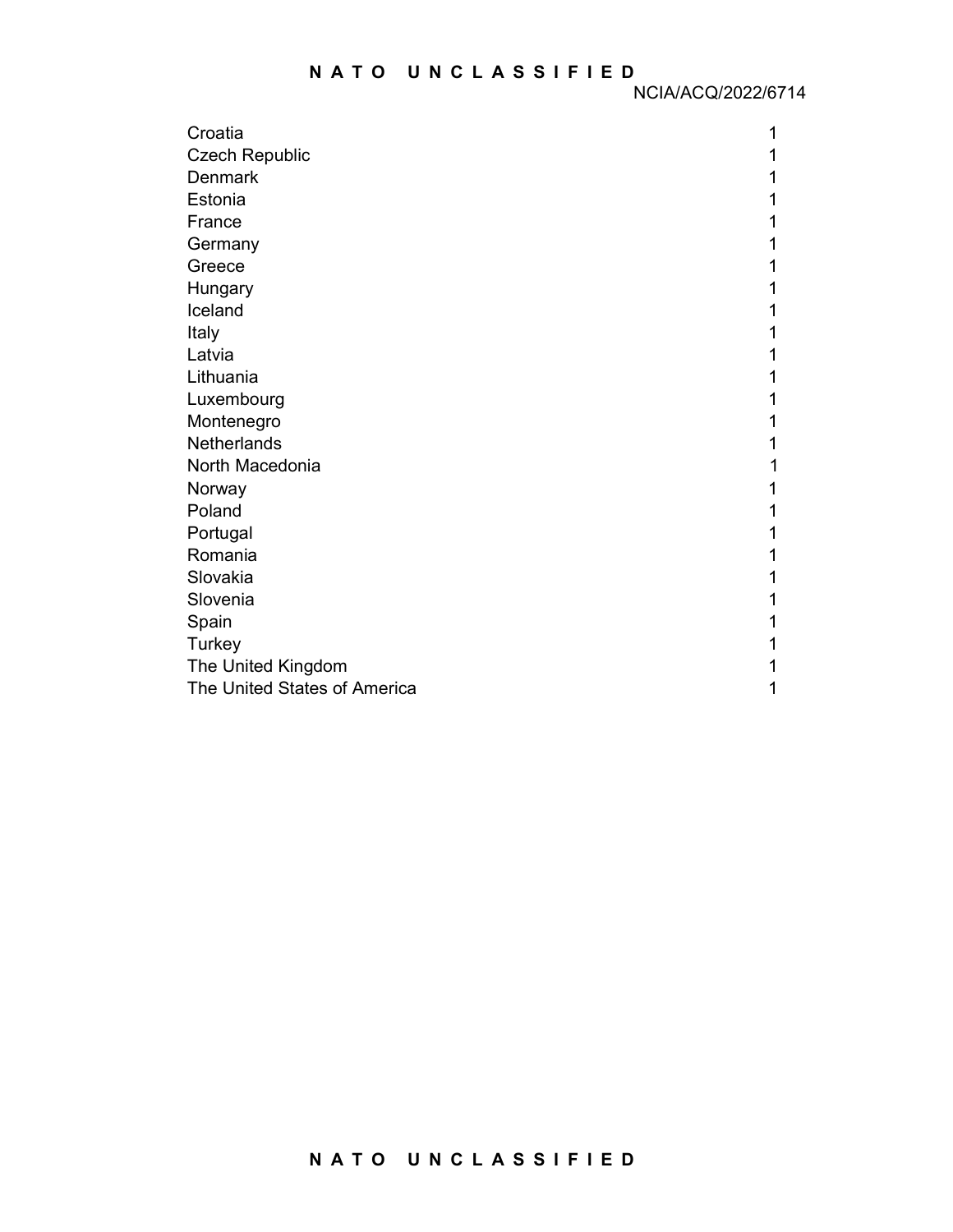# ANNEX B Summary of Requirements

The requirement is to provide Contractor Logistic Support (CLS) for the NATO Satellite Communications (SATCOM) Electronic Protective Measures (EPM) Modem System (NATO-EMS). This system has been manufactured by Thales Communications & Security and has been customised for NATO. The CLS includes both Hardware (HW) and Software (SW). The CLS period will cover a three year base period (1 January 2023 through 31 December 2025), with three one year option periods if/when exercised.

NATO-EMS consists primarily of 2 variants of modems:

- 8U EMS Modem Rack Assembly , each supporting up to 6 duplex circuits with serial digital interface, (one circuit requiring one channel unit)
- 1U chassis, also called EMSe modem, each supporting either one duplex serial link in circuit mode, or point-multipoint links (1 transmit and 4 receive channels per EMSe modem) using Ethernet interface in IP mode.

The 8U EMS Modem Rack and the 1U EMSe are interoperable in the circuit mode (serial).

All EMS modems are using Frequency Hopping Waveforms defined in STANAGs 4606 Edition 2 and 3.

These provide the Super High Frequency (SHF) Anti-Jam (AJ) SATCOM Network Modem capability within NATO SATCOM. It is used at four Satellite Ground Stations (SGS also known as SAC – Satellite Anchor Component) of the NATO static environment and in 30 deployable units – Transportable Satellite Ground Terminals (TSGT).

Control, configuration and cryptographic key generation software run on workstations and laptops running MS Windows 7, associated to the Modems

The requested CLS support and maintenance activities consist of the following:

- 1. Hardware support  $-3^{rd}/4^{th}$  line repair or replacement of faulty modules (30 equipment repairs per year).
- 2. Software Support this consists of troubleshooting, helpdesk (during working hours), implementation of SW patches and updates. Contractor will supply patches for all third party SW. SW upgrades will be subject to a separate purchase order (PO).

### N A T O U N C L A S S I F I E D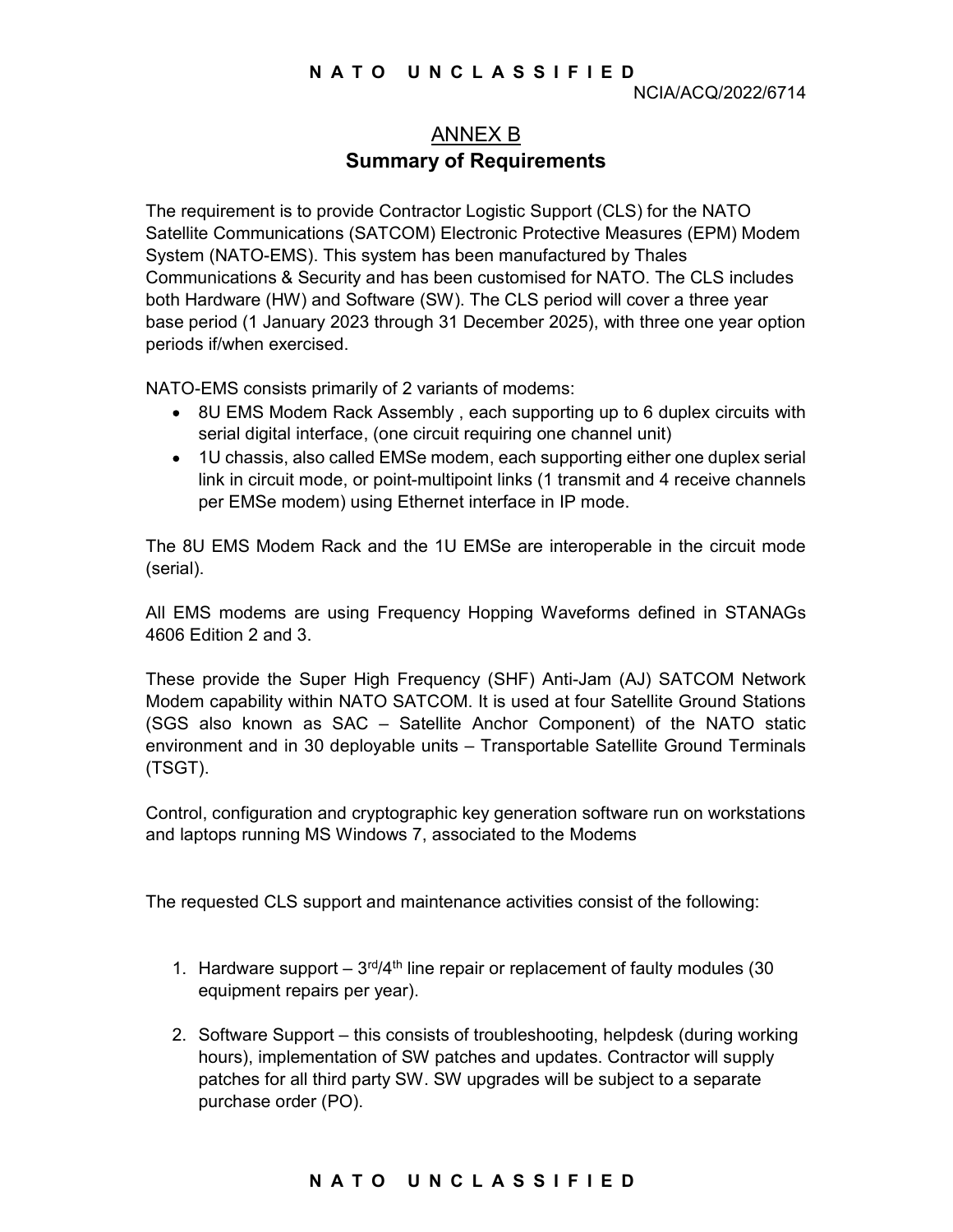### N A T O U N C L A S S I F I E D

- 3. Configuration Management (CM) including Obsolescence Management (OM)
- 4. On-Site Intervention Contractor should have the ability to perform on-site interventions and repairs on an occasional basis at the system locations, all based within European NATO countries. Personnel will require a NATO security clearance.
- 5. One training course per year is required at each of these four levels: engineer; technician; operator; crypto production. Training courses should cover operation and maintenance of the two variants of modems.
- 6. The expected contract award for this project is September 2022.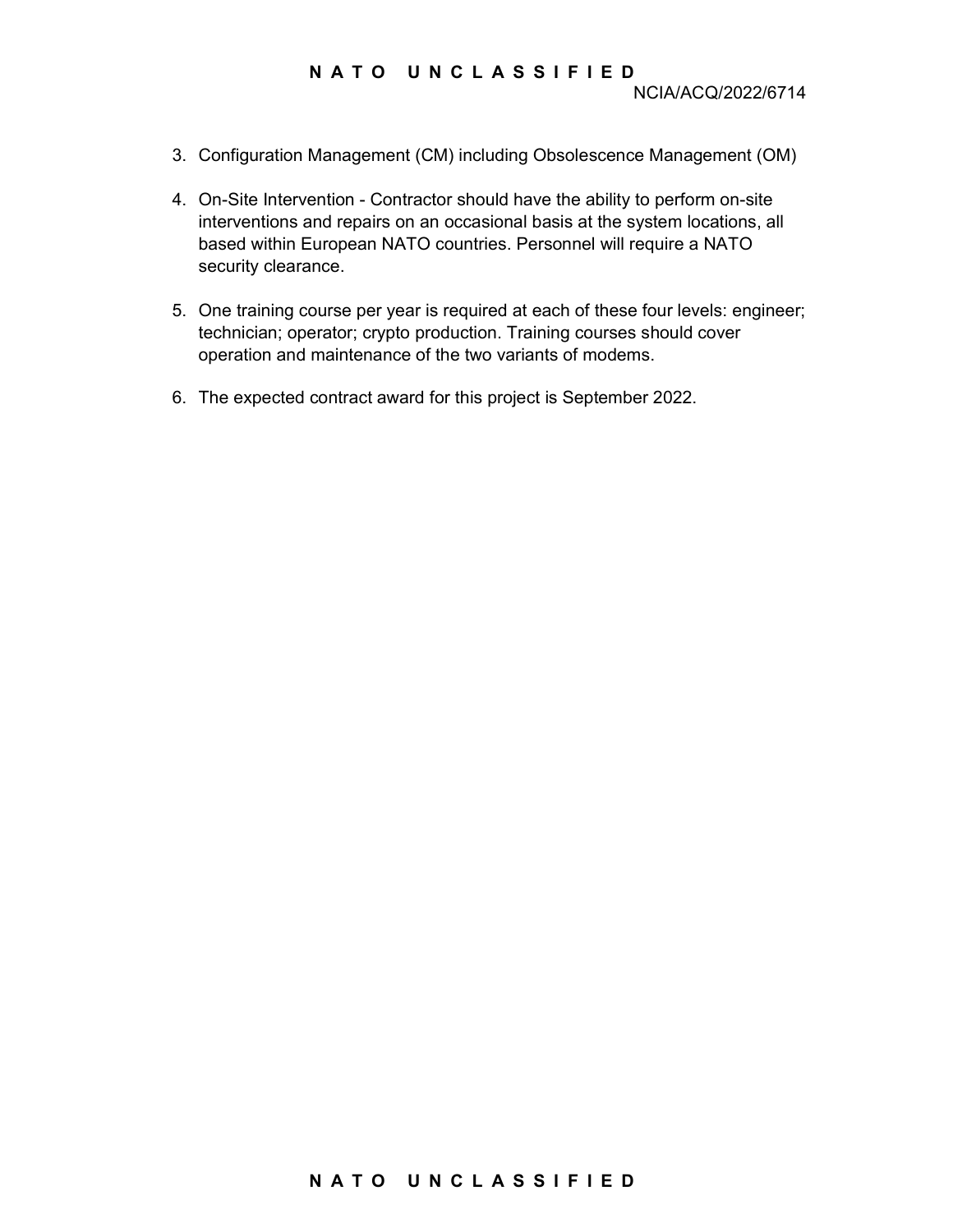# ANNEX C Questionnaire

Organisation name:

Contact name & details within organisation:

#### **Notes**

- Please DO NOT alter the formatting. If you need additional space to complete your text then please use the 'Continuation Sheet' at the end of this Annex and reference the question to which the text relates to.
- Please feel free to make assumptions, HOWEVER you must list your assumptions in the spaces provided.
- Please DO NOT enter any company marketing or sales material as part of your answers within this market survey. But please submit such material as enclosures with the appropriate references within your replies. If you need additional space, please use the sheet at the end of this Annex.
- Please DO try and answer the relevant questions as comprehensively as possible.
- All questions within this document should be answered in conjunction with the summary of requirements in Annex B.
- All questions apply to Commercial or Government respondees as appropriate to their Commercial off the Shelf (COTS) or Government off the Shelf (GOTS) products.
- Cost details required in the questions refer to Rough Order of Magnitude (ROM) Procurement & Life Cycle cost, including all assumptions the estimate is based upon:
	- Advantages & disadvantages of your product/solution/organisation,
	- Any other supporting information you may deem necessary including any assumptions relied upon.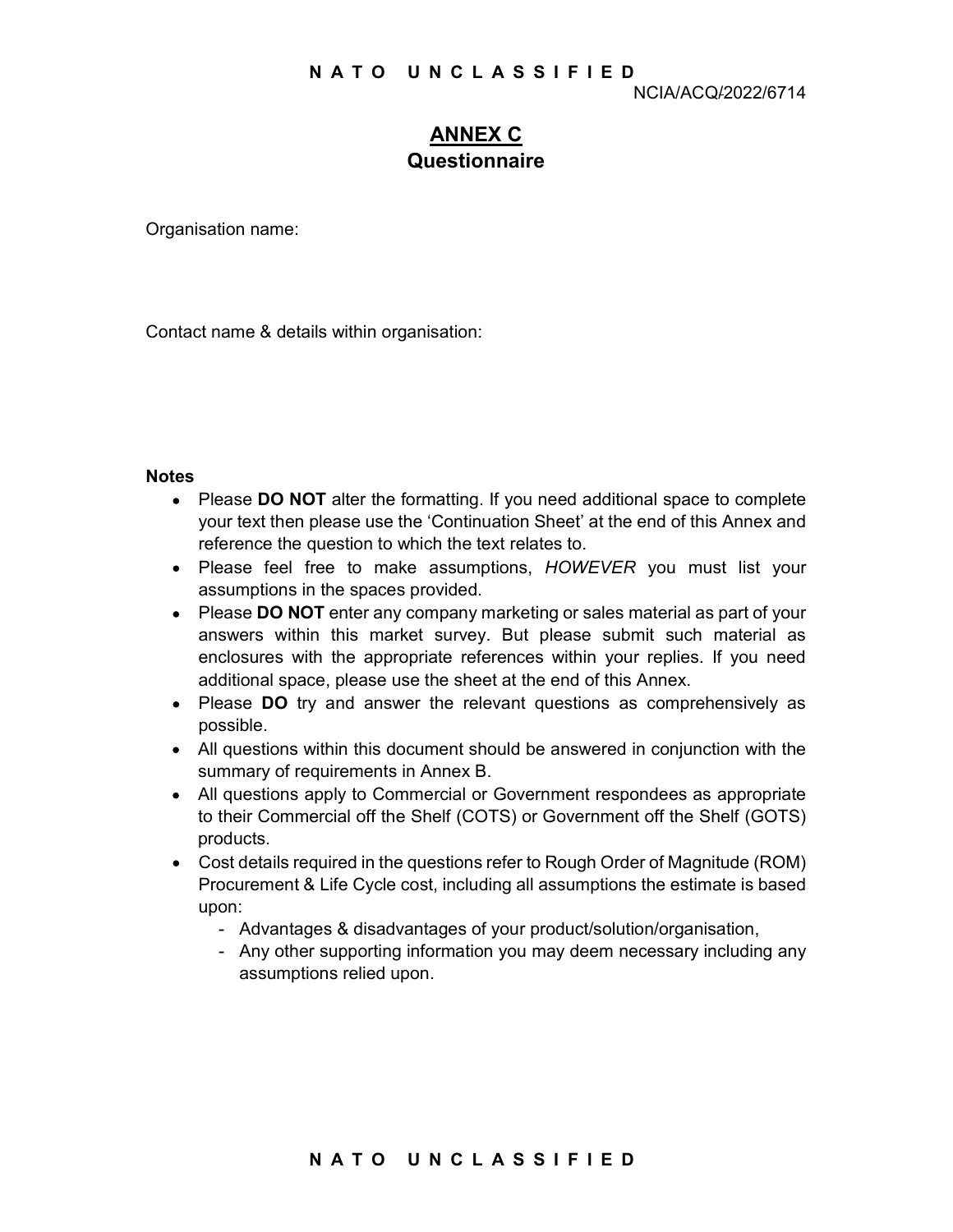## Questions

1. Do you currently have any support agreement in place with Thales in relation to the EPM Modem System or to their generic "Modem 21" product line, including Hardware and Software support as described in Annex B?

2. Are your Engineering and Technical practices compliant and certified by DGA (Direction Générale de L'Armement - France)?

3. Do you have the facilities to run a call centre to provide engineering and technical support during standard business working hours?

4. Do you have experience supporting Cisco- and Microsoft-based systems?

5. What type of related professional certifications do your engineers and technicians have?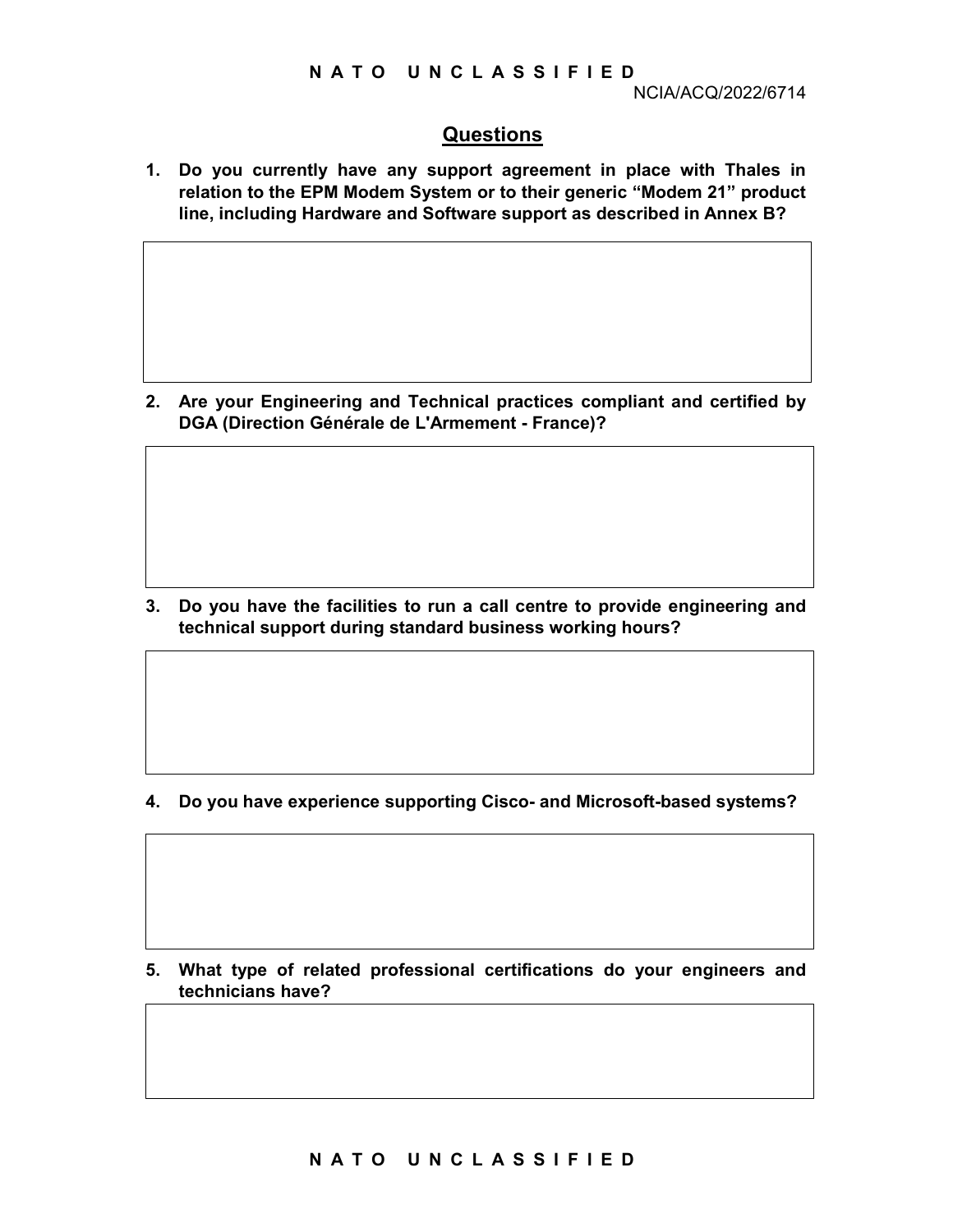6. Do you have the ability to perform on-site interventions and repairs, on an occasional basis, within NATO countries?

# N A T O UN C L A S S I F I E D